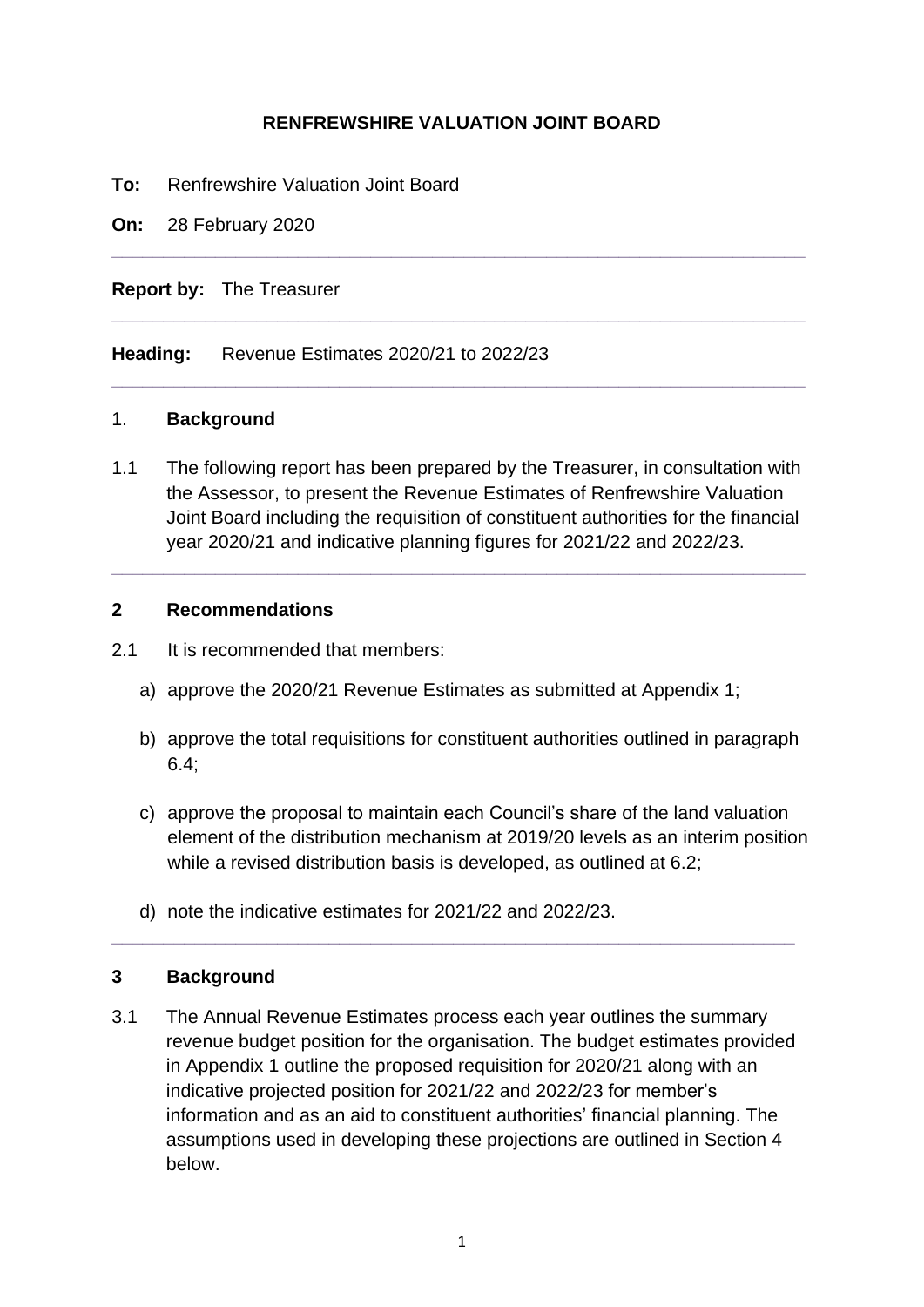- 3.2 The financial environment in which the Renfrewshire Valuation Joint Board ("the Board") and member authorities operate continues to be characterised by significant demand and cost pressures, compounded by reducing levels of government grant support.
- 3.3 The Scottish Budget and local government settlement announced on 6 February 2020 again reflected a core revenue grant cut for local authorities. The settlement announced was for a single financial year only, adding some uncertainty to financial forecasts. However, it is recognised that over the medium term, local government in Scotland is likely to face further contraction in available resources, relating predominantly to the provision of revenue grant from the Scottish Government. In this context, the Board will continue to seek operational savings to ensure financial sustainability.
- 3.4 Following the introduction of Individual Electoral Registration (IER) in 2014/15, the Cabinet Office provided funding for costs incurred as a result of additional duties undertaken during the lifetime of the Parliament. This funding comes to an end on 31 March 2020 and the Joint Board will be expected to meet the costs of the annual canvas from its core budget. These costs are currently estimated at £70k for 2020/21.
- 3.5 With no obligation to repay unspent funding received to date, underspends of IER funding carried forward from previous years amounting to £76k will be transferred into Revenue Reserves at the end of 2019/20. This will be drawn down over the next three years to contribute to ongoing canvassing costs, which will now form part of the Board's Core activities.

## **4 Budget Assumptions**

- 4.1 The budget has been constructed on the basis of the following assumptions:
	- A budget provision of 3% in relation to the 2020/21 pay award has been included in the budget forecast, in line with the current pay agreement; pay inflation of 3% is also assumed in the indicative 2021/22 and 2022/23 forecasts
	- In line with previous years' practice, no inflation allowance has been made for any non-pay expenditure lines;
	- Adjustments have been made to specific budget lines to reflect operational experience in relation to:
		- $\circ$  employee costs as well as pay inflation, a budgeted staffing turnover assumption of 4% has been applied;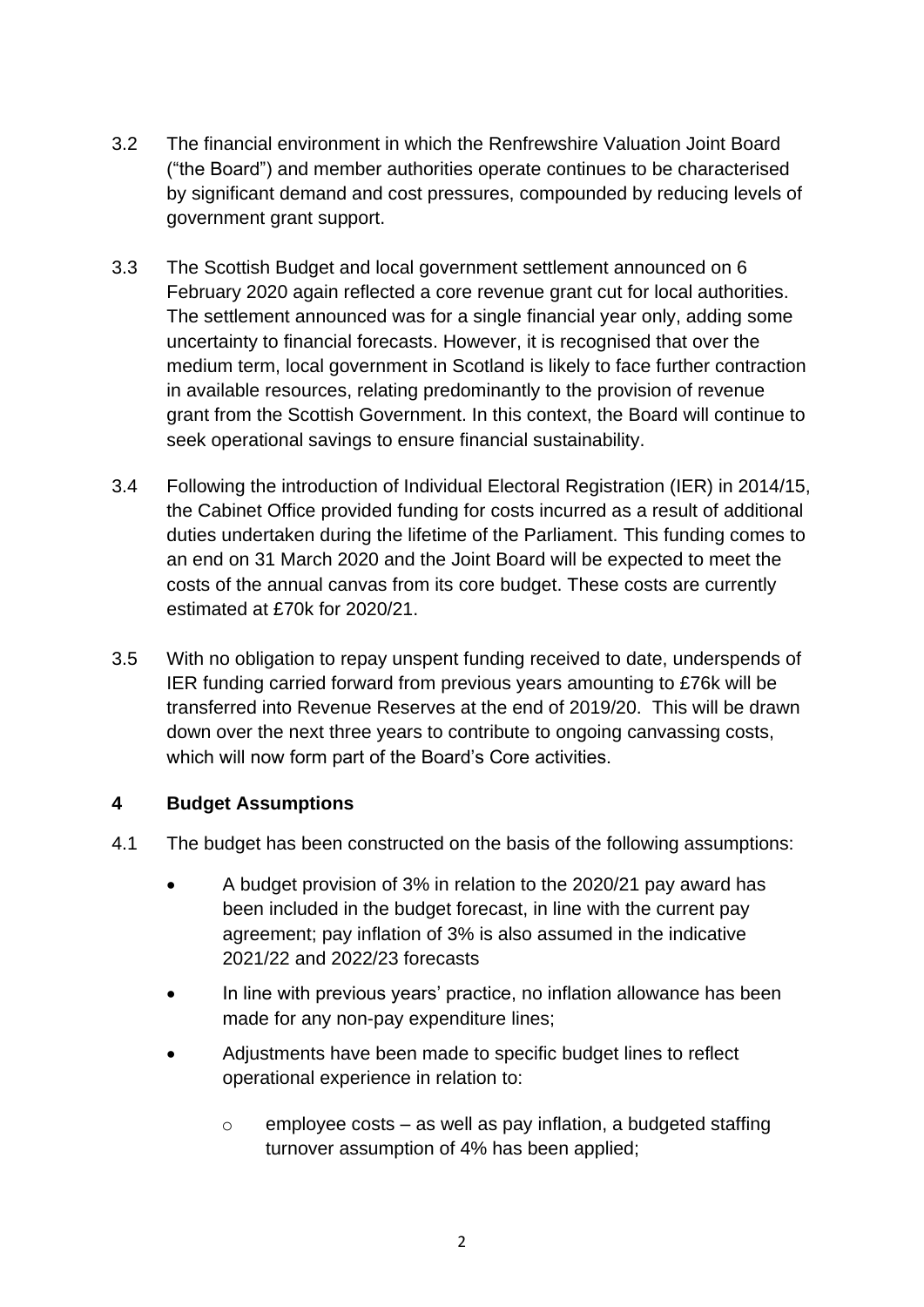- $\circ$  requisitions proposed requisition levels have taken account of additional Barclay funding allocated to the Board through the Scottish local government settlement to Councils (see 4.4 below). For 2020/21 the Board is proposing a 1.0% reduction in requisition, however this direction is not sustainable into future years, owing to increasing pressure arising from pay inflation and the increased resources required to work to 3-year revaluation cycles under the new Barclay regime.
- 4.2 The estimates presented for 2020/21 and beyond assume a level of funding from the constituent authorities towards the cost of implementing recommendations from the Barclay Review. This is outlined in the local government settlement from the Scottish Government as follows:

| <b>Member Council</b>            | 2020/21 | 2019/20 |
|----------------------------------|---------|---------|
| <b>East Renfrewshire Council</b> | £0.097m | £0.041m |
| <b>Inverclyde Council</b>        | £0.109m | £0.046m |
| <b>Renfrewshire Council</b>      | £0.265m | £0.113m |
| Total                            | £0.471m | £0.200m |

For clarity, this funding will be passed through by each Council to the RVJB in full, in addition to the requisition outlined in Section 6 below.

4.3 The Assessor will continue to control expenditure on a "bottom line" basis in order that the effective management of RVJB operational finances continues. This allows the Assessor some flexibility in controlling expenditure within the agreed overall budget to ensure that the statutory obligations are met. Any significant factors which affect either expenditure or income would be reported to Members at the earliest opportunity.

## **5 Financial Overview**

- 5.1 The funding settlement for 2021/22 and beyond is uncertain and it is recognised that over the medium term that the funding position of local government across Scotland is likely to involve further contraction. However, the Board has, in recent years, identified recurring efficiencies through investment in both document management and electoral management systems in order to remain sustainable and to keep requisition increases to a minimum and it will continue to do so.
- 5.2 The Board will continue to face pressures associated with the ongoing Non-Domestic Revaluation. Furthermore, there are potential risks associated with the ongoing appeals from the 2017 revaluation, which must be disposed of by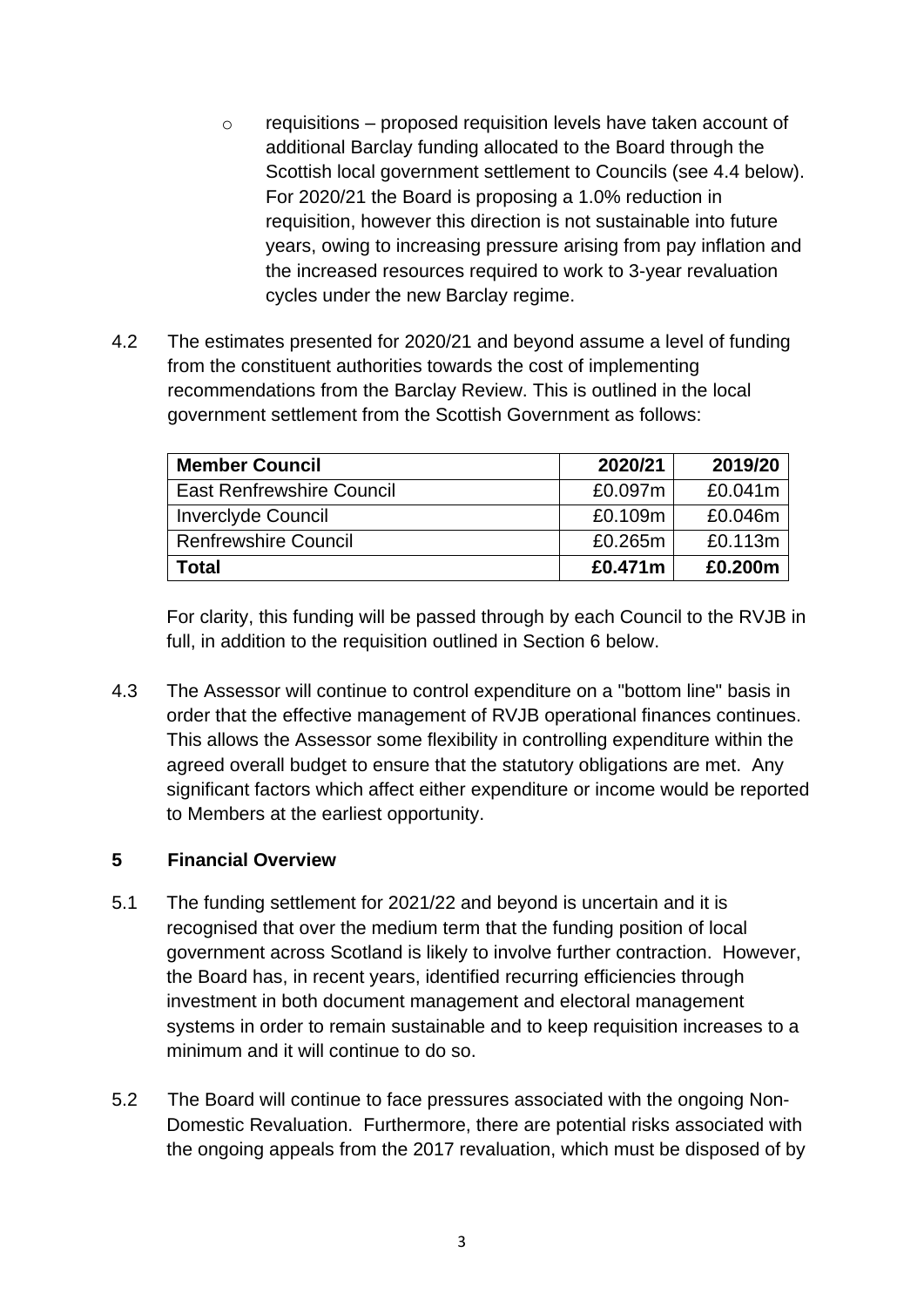31 December 2020, as well as the risk of an unexpected electoral event that the Board would require to respond to quickly.

- 5.3 A further pressure is valuation work relating to Fixed Line Telecommunications (FLT). The Assessor for Renfrewshire is the "Designated Assessor" for FLT throughout Scotland and should there be an appeal against any of the valuations for these subjects, the Board could face substantive legal costs defending it. There is also the potential for significant costs relating to the preparation of these valuations in 2022.
- 5.4 The projected reserves position of the Joint Board at the end of the 2019/20 financial year is estimated to amount to 11% of turnover. This is mainly due to the delayed filling of posts associated with Barclay activity, as expected. It should be noted that 5% of net expenditure is the level deemed prudent by the Treasurer in terms of ensuring financial sustainability and managing the financial risks outlined above facing the Joint Board.

## **6 Requisitions payable by Member Councils**

- 6.1 As approved by the Board on 18 February 2000, the allocation of the requisition across the constituent authorities is based on the percentage proportions of GAE constituents in relation to council tax valuation, land valuation (i.e. NDR rateable subject numbers) and electoral registration as a proxy for the workload demand on the Assessor in relation to each authority.
- 6.2 There has occurred an anomalous position with the number of rateable subjects in Renfrewshire increasing significantly due to a large self-storage facility based in Renfrewshire (the only facility of this type in Scotland), securing authority based on an English court decision to classify each individual self-storage area as a rateable subject – adding circa 3,000 additional subjects to the Renfrewshire number, which is an increase of approximately 55%. This distortion is not reflective of the principle by which the original shares were agreed; therefore it is proposed that while this position remains, the land valuation element of the requisition distribution agreed for 2019/20 remains in place, with the other elements (Council Tax valuation and electoral registration) being updated as per normal practice.

The Treasurer will discuss with each authority a fair basis for future distribution which is not distorted by such exceptional issues. The basis for shares is therefore proposed as per the table below: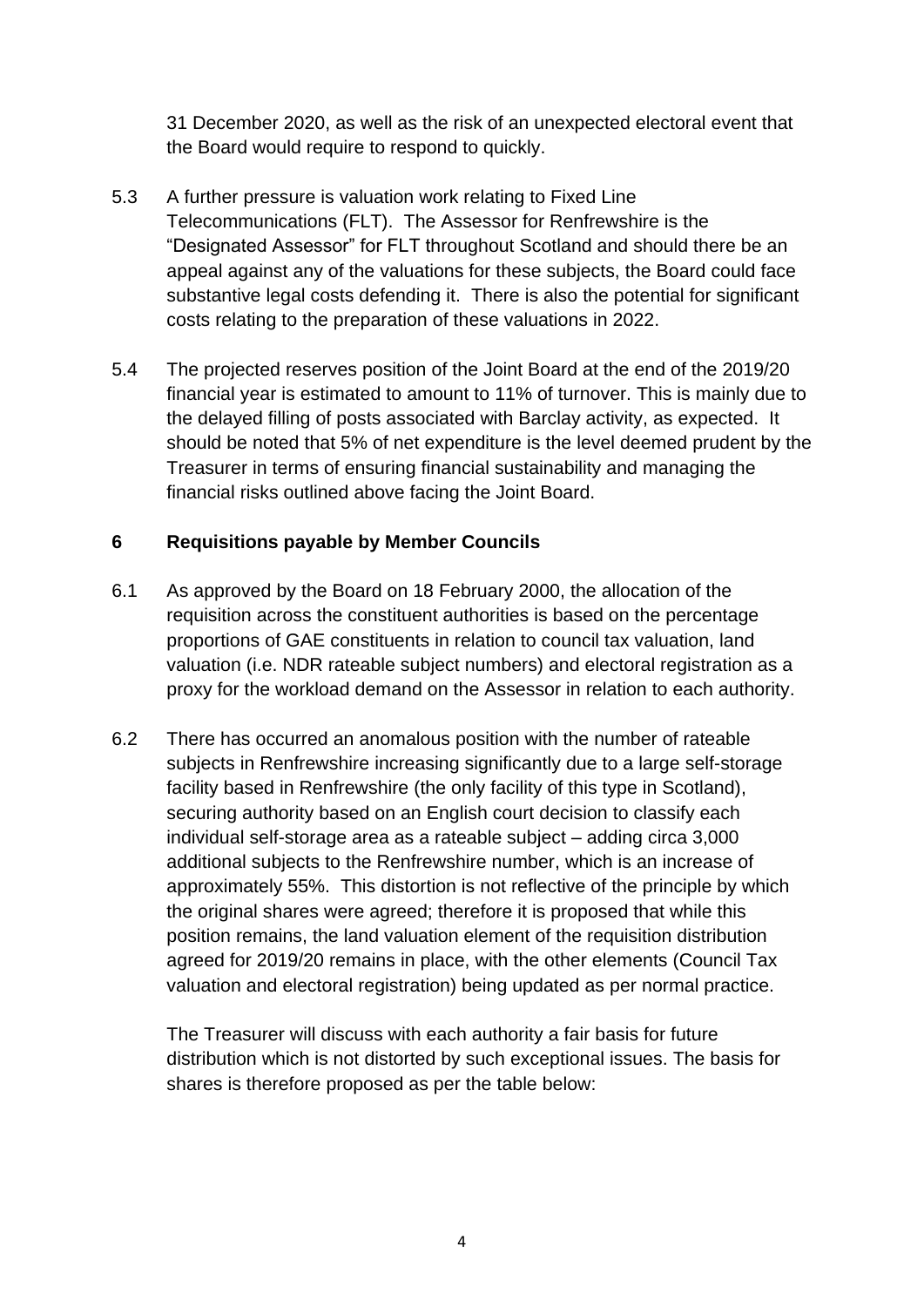| <b>Local Authority</b>   | <b>Council Tax</b><br><b>Valuation</b><br>(20/21 GAE) |         | Land<br><b>Valuation</b><br>(19/20)<br>share) |         | <b>Electoral</b><br><b>Registratio</b><br>n (20/21<br>GAE) |         |   | <b>Total</b> | Total % |
|--------------------------|-------------------------------------------------------|---------|-----------------------------------------------|---------|------------------------------------------------------------|---------|---|--------------|---------|
| <b>East Renfrewshire</b> | £                                                     | 149,000 | £                                             | 133,000 | £                                                          | 101,000 | £ | 383,000      | 20.65%  |
| Inverclyde               | £                                                     | 149,000 | £                                             | 176,000 | £                                                          | 100,000 | £ | 425,000      | 22.91%  |
| Renfrewshire             | £                                                     | 336,000 |                                               | 485,000 | £                                                          | 226,000 |   | £1,047,000   | 56.44%  |
| <b>Total</b>             | £                                                     | 634,000 |                                               | 794,000 | £                                                          | 427,000 |   | £1,855,000   | 100.00% |

6.3 The proposed overall requisition level for member authorities is £2,278,570, which is a 1% reduction on 2019/20 requisition levels. Individual member requisition levels are outlined below. These figures represent planned requisition increases of 1.8% for 2021/22 and 2.5% for 2022/23; this is indicative only and will be kept under review over the next two years.

| <b>Member Council</b>    | <b>Allocation</b> | 2019/20           | 2020/21                                       | 2021/22    | 2022/23      |  |
|--------------------------|-------------------|-------------------|-----------------------------------------------|------------|--------------|--|
| <b>East Renfrewshire</b> |                   |                   | $20.65\%$ £ 473,930 $E$ 470,454 $E$ 478,800   |            | £ 490,697    |  |
| Inverclyde               |                   |                   | 22.91% $\&$ 531,370 $\&$ 522,044 $\&$ 531,305 |            | £<br>544,507 |  |
| Renfrewshire             |                   | 56.44% £1,295,200 | £1,286,072                                    | £1,308,885 | £1,341,408   |  |
| <b>Total</b>             |                   | 100.0% £2,300,500 | £2,278,570                                    | £2,318,990 | £2,376,612   |  |

6.4 The total requisitions payable by each authority, including the full passthrough of Barclay funding, is therefore:

| <b>Member Council</b>    |   | <b>Barclay</b><br><b>Funding</b> | <b>Requisition</b><br>20/21 | <b>Total</b> |  |
|--------------------------|---|----------------------------------|-----------------------------|--------------|--|
| <b>East Renfrewshire</b> | £ | 97,000                           | 470,454<br>£                | 567,454<br>£ |  |
| Inverclyde               | £ | 109,000                          | 522,044<br>£                | 631,044<br>£ |  |
| Renfrewshire             | £ | 265,000                          | £1,286,072                  | £1,551,072   |  |
| <b>Total</b>             | £ | 471,000                          | £2,278,570                  | £2,749,570   |  |